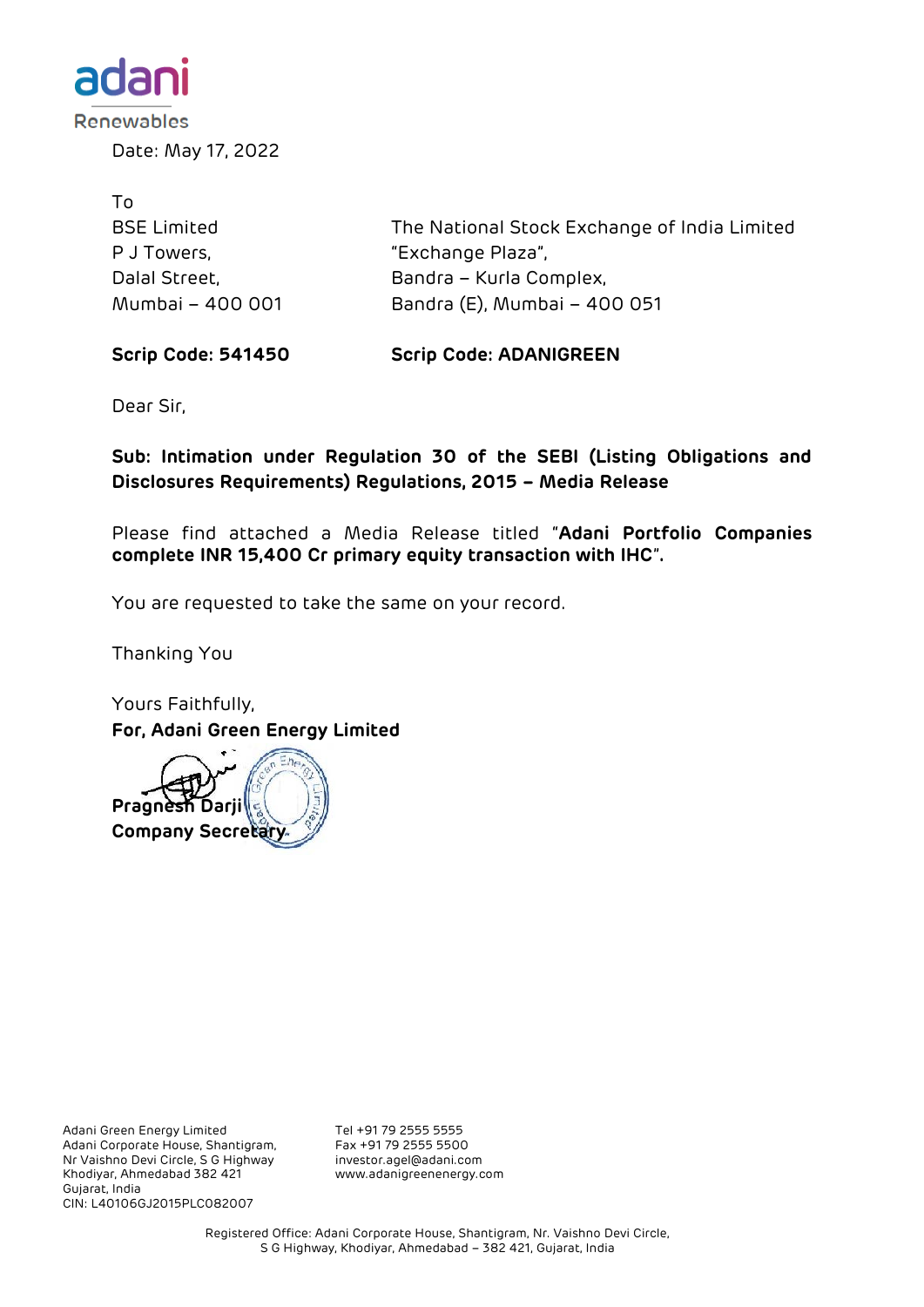# adani

### **Media Release**

### **Adani Portfolio Companies complete INR 15,400 Cr primary equity transaction with IHC**

#### **EDITOR SYNOPSIS**

- IHC investment in Adani Group represents 4.87% of the total trade between the UAE and India.
- IHC's partnership with Adani will generate 9% of India's non-fossil energy capacity by 2030.
- Adani AGEL to develop and operate a renewable energy generation capacity of 25 GW by 2025 and 45 GW by 2030.

**Ahmedabad, 17 May 2022**: Abu Dhabi-based global strategic investment company, International Holding Company PJSC (IHC), announced today the completion of a **INR 15,400 Crore** (USD 2 billion) investment transaction in the Adani Portfolio companies, Adani Green Energy Limited (AGEL), Adani Transmission Limited (ATL) and Adani Enterprises Limited (AEL).

IHC has provided capital to Adani Green Energy Ltd., Adani Transmission Ltd., and Adani Enterprises Ltd., which are all listed on the Bombay Stock Exchange (BSE) and National Stock Exchange (NSE) in India – through the preferential allotment route.

**Syed Basar Shueb, CEO and Managing Director of IHC,** said**:** "This strategic expansion of our business aligns with IHC's commitment to broadening and diversifying our investment portfolio. There is no doubt that this transaction will directly and positively impact India's overarching ambition for long-term plans for clean energy. The deal represents 4.87% of the total trade between the UAE and India, which has reached USD 41 billion between 2020 and 2021; the partnership between IHC and Adani Group greatly reflects the economic ties between the UAE and India beyond the oil sector. "

India's total electricity generating capacity is more than 390GW, and renewables exceed 100 GW. Last year at the United Nations Climate Change Conference, the Indian government announced that by 2030 India's non-fossil fuel capacity would be 500 GW. IHC's investment will support and accelerate Adani Group's growth plan to supply the country with 45 GW (9% of India's non-fossil energy) by 2030.

**Sagar Adani, Executive Director of Adani Green Energy Ltd,** said**:** "We are delighted to complete this landmark transaction with IHC. We value IHC's pioneering role as a strategic investor in sustainable energy, healthcare, food, infrastructure and Energy Transition in the UAE. This transaction marks the further strengthening of the India – UAE relationship and highlights the long history of business and trust between our peoples. We share IHC's strategic vision for India, Middle East and Africa as we embark on this inter-generational relationship."

Adani Electricity Mumbai Limited, the distribution arm of Adani Transmission Limited has legally covenanted targets to increase the renewable energy penetration from 3% in FY21 to 60% by FY27. IHC's investment will support ATL in this transformational journey.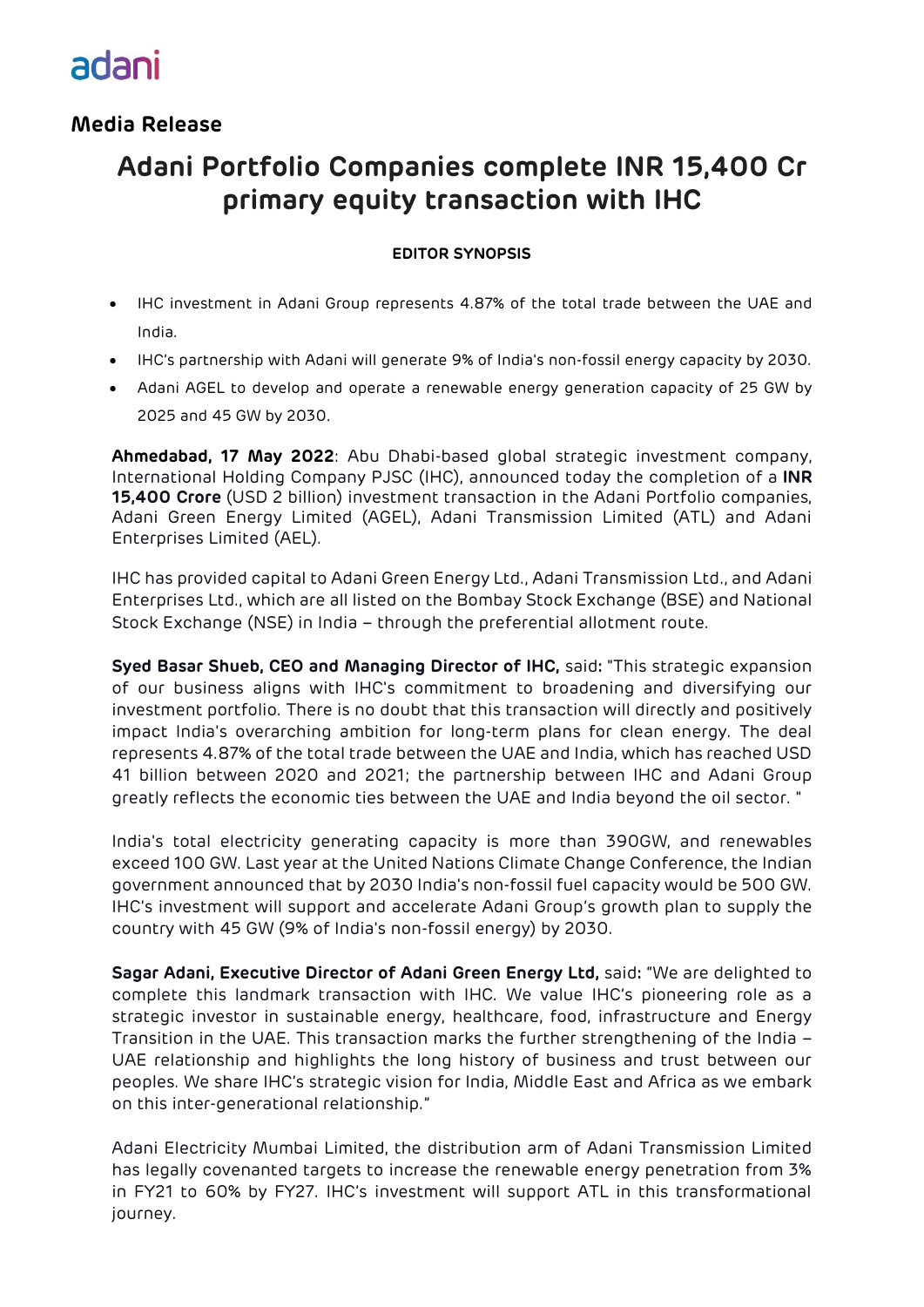### adani

Adani Enterprises Limited, through its wholly owned subsidiary Adani New Industries Limited has undertaken to invest USD 50 bn over the next 9 years forming a new green hydrogen vertical focused on decarbonisation of industrial energy and mobility.

#### **About International Holding Company**

IHC was founded in 1998, as part of an initiative to diversify and grow non-oil business sectors in the UAE. Adhering to 'Abu Dhabi's Vision 2030', the ADX listed company endeavours to implement sustainability, innovation, and economic diversification initiatives across what is now one of the region's largest conglomerates. IHC is included in FTSE ADX 15 Index (FADX 15), which represents the top 15 largest and most liquid companies on the ADX.

IHC has a clear objective of enhancing its portfolio through acquisitions, strategic investments, and business combinations. Comprising more than 30 entities and 22,345 employees, IHC seeks to expand and diversify its holdings across a growing number of sectors, including Real Estate, Agriculture, Healthcare, Food and Beverage, Utilities, Industries, IT and Communications, Retail and Leisure, and Capital.

With a core strategy to enhance shareholder value and achieve growth, IHC drives operational synergies and maximizes cost efficiencies across all verticals – it also continues to evaluate investment opportunities through direct ownership and entering partnerships in the UAE and abroad. As the world changes, and new opportunities arise, IHC remains focused on resilience, innovation and redefining the marketplace for itself, its clients, and its partners. For more information, [www.ihcuae.com](http://www.ihcuae.com/)

#### **About Adani Green Energy Limited**

Adani Green Energy Limited (AGEL), is the renewable energy platform of Adani Portfolio. The company has one of the world's largest renewable portfolios, with locked-in growth of 20.4 GW across operational, under-construction, awarded and acquired assets, catering to investmentgrade counterparties. The company develops, builds, owns, operates, and maintains utility-scale grid-connected solar and wind farm projects. AGEL is focused on decarbonization of power generation and is helping India meet its sustainability goals. Mercom Capital, the US-based think tank has ranked Adani Group as the #1 global solar power generation asset owner. AGEL has also been awarded as Global Sponsor of the Year by Project Finance International (PFI) recognizing AGEL as a key driver of energy transition.

**For more information**, **visit**, [www.adanigreenenergy.com;](http://www.adanigreenenergy.com/)

#### **About Adani Transmission Limited**

Adani Transmission Limited (ATL) is the transmission and distribution business arm of Adani Portfolio. ATL is the country's largest private transmission company with a cumulative transmission network of 18,875 ckm, out of which 14,279 ckm is operational and 4,596 ckm is at various stages of construction. ATL also operates a distribution business serving about 12 million+ consumers in Mumbai. With India's energy requirement set to quadruple in coming years, ATL is fully geared to create a strong and reliable